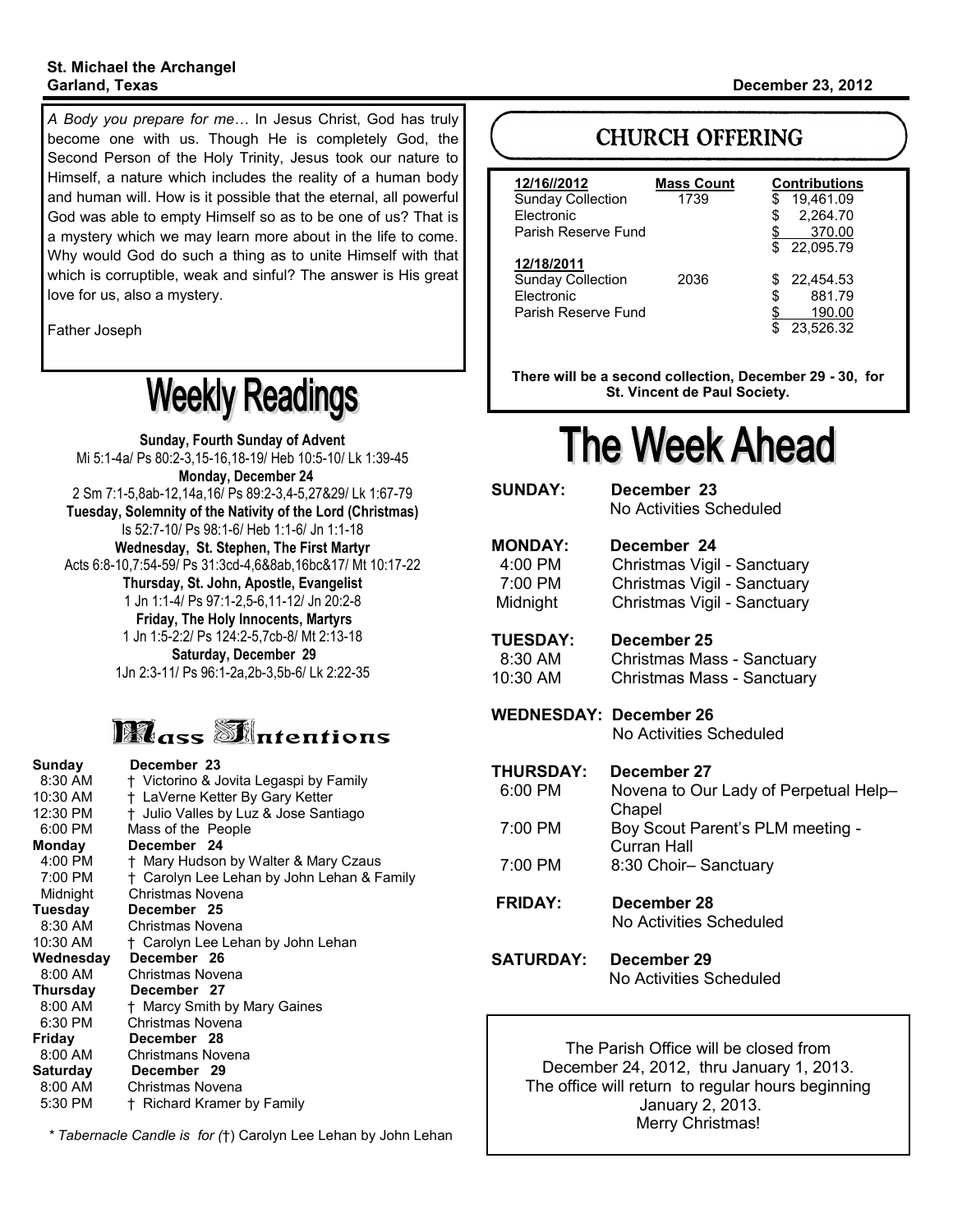### **Saint Michael the Archangel Boy Scout Troop 548**

For more information contact: Scoutmaster Chris Fowler Email: cdf364@att.net Phone: (972) 567-3175



# Divorce Ministry

The next Catholic's Divorce Survival Guide 12-week program will begin **Thursday, January 10, 2013, at 7 PM** in the Youth Room. This program is based on sound Catholic teaching and spiritual principles. Each session helps people find peace, power and passion that they lost through divorce. Registration forms are located in the Narthex in the Family Life section. The cost of the program is \$20 and includes one copy of **A Personal Guide**. Space is limited. Questions? Contact Fran Campbell, (214) 808-4825.

# Pilgrimage

A pilgrimage to visit *The Shrine of the Most Blessed Sacrament* in Hanceville, Alabama, and EWTN Studio and Live Show in Irondale, Alabama, is planned for April 22-25, 2013. The cost is:

**\$300– individual price (double occupancy-sharing a room) \$384– individual price (private room-not sharing a room).**  A \$75.00 deposit will secure your seat on the bus and a copy of the agenda will be given to you at that time. Seats are limited, so be sure to sign up as soon as possible. Full payment is due by March 8, 2013. Please see Diane Salazar in the Family Life office to submit your deposit.

# Christmas Novena

If you would like your loved one to be remembered during the Christmas season, a Novena will begin December 24. Envelopes can be found in the Narthex. If you have any questions, please contact Mary Gaines in the parish office.





| Dec. 22-23 | 4th Sunday of Advent - Final Christmas Raffle<br>Sales (5:30 PM, 8:30 AM, 10:30 AM and<br>12:30 PM Masses) |
|------------|------------------------------------------------------------------------------------------------------------|
| Dec. 23    | Christmas Raffle Drawing - 2 PM, Curran Hall                                                               |
| Dec. 25    | Merry Christmas                                                                                            |
| Jan. 1     | Happy New Year!                                                                                            |
| Jan. 5-6.  | Membership Blitz/Super Bowl BBQ sales Begin                                                                |
| Jan. 10    | Officers/Directors Meeting - 7 PM, Room 110                                                                |
| Jan. 12    | Membership Social - 6-9 PM, Curran Hall                                                                    |
| Jan. 12-13 | Super Bowl BBQ Sales Continue                                                                              |
| Jan. 13    | Knights Breakfast/BBQ Sausage Sales - after<br>the 8:30 and 10:30 AM Masses                                |

### American Wheelchair Foundation

To date, the parishioners and Knights of St. Michael the Archangel have donated enough shoes to purchase a minimum of 9 wheelchairs. A sincere thank you to all EVERY-ONE for your help and support!

### Did you Know?

Over the past two years, the Knights of Columbus "Healing Haiti's Children" program - in conjunction with Project Medishare - has been an overwhelming success by any measure. Through the program, the Order committed to providing each child who lost a limb in the 2012 earthquake that devastated Haiti with a series of prosthetic devices over the next two years, refitting the devices as they grow.

Make a difference in the world! Be a Knight! To learn more about the Knights of Columbus and the many reasons for joining our Council at St. Michael, contact Bill Brandon: vmbrandon@gmail.com or (972) 284-9356.

**The Knights of Columbus Council 11862 wishes all a very blessed and joyful Christmas.**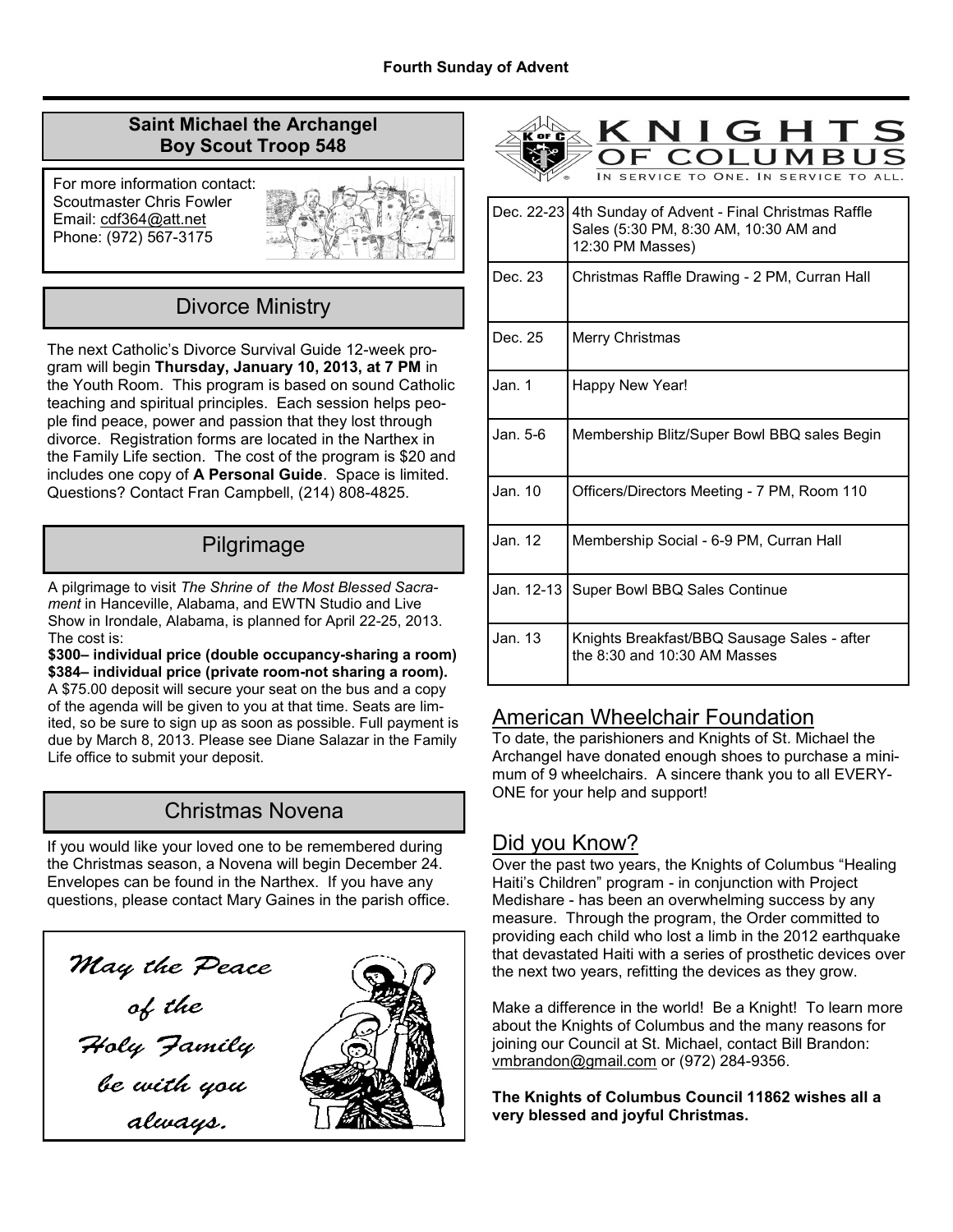

For more information contact Gloria Gove, PCL, at (972) 279-6581, ext. 11.

#### **Faith Formation Class Schedule will Resume**

 Wednesday, January 0 9, 2013 Saturday, January 12, 2013 Monday, January 14, 2013

### **Volunteers are needed for the Faith Formation Program.**

There are several teaching positions open, as well as assistants, office aids, hall monitors and translators. If you can volunteer in any area, please contact Gloria Gove in the Faith Formation office at (972) 279-6581, ext. 11, or at pcl-gloria@stmichaelgarland.org.



RCIA for Adults, Children and Youth may serve your needs if:

- you or your child (2nd through 12th grade) is not Baptized
- you come from another faith tradition and/or have had no formal Catholic Faith Formation
- you want to prepare for the Sacraments of Baptism, Eucharist, Reconciliation, and Confirmation

Our faith journey goal: Conversion to a life in Christ Jesus. For more information on how you and your child would benefit from this program, please contact Gloria Gove, PCL, at (972) 279-6581.



# Middle School Youth Ministry

Powered by



**www.smlifeteen.com**

**Meets every Wednesday from 6:30-8:00 PM in Curran Hall. CONFIRMATION CANDIDATES: Confirmation Retreat Form & Fees AND** 

### **Certificate of Sponsor Forms Due**

# **CONFIRMATION PARENTS:**

**Confirmation Parent Workshop in Youth Room @ 11:30 AM**

**Confirmation Retreat @ Camp Copass-** February 8-10, 2013 (Cost of \$100 includes: bus transportation, t-shirt, lodging, & 4 meals.

Payment plans are available.)

**Confirmation Rehearsal -** Thursday, April 25, 2013 **Confirmation Mass -** Friday, April 26, 2013

### **LOOKING for a SERVICE PROJECT/SERVICE HOURS?**

Live Stations of the Cross needs actors & participants to help make the reenactment come to life. If you would like to participate please contact Rachel Kollhoff.

# High School Youth Ministry

Powered by



#### **http://www.smlifeteen.com**.

**Life Teen begins with Sunday Youth Mass at 6 PM followed by Life Night at 7 PM and dinner at 8:30 PM.** 

Forms, information and details about events can be found at: **LIFE NIGHT SCHEDULE No Life Nights December 23 & 30 Resumes January 6**

> **BOB & WOW SCHEDULE No BOB & WOW December 26 and January 2 Resumes January 9**

**Upcoming Youth Activities**<br>March 8-10, 2013 Spring Retreat - Camp Cop Spring Retreat - Camp Copass (Cost \$100)

### **Teen Volunteer Opportunity**

Looking for a way to become more involved in the Church, grow in your faith and develop leadership skills? Below are a few ministries that are in need of volunteers. EDGE crew squad - middle school classroom aide God Squad - singers & musicians Youth office assistants Questions? Contact Rachel Kollhoff at (972)279-6581, ext. 17, or **rachel@stmichaelgarland.org.**